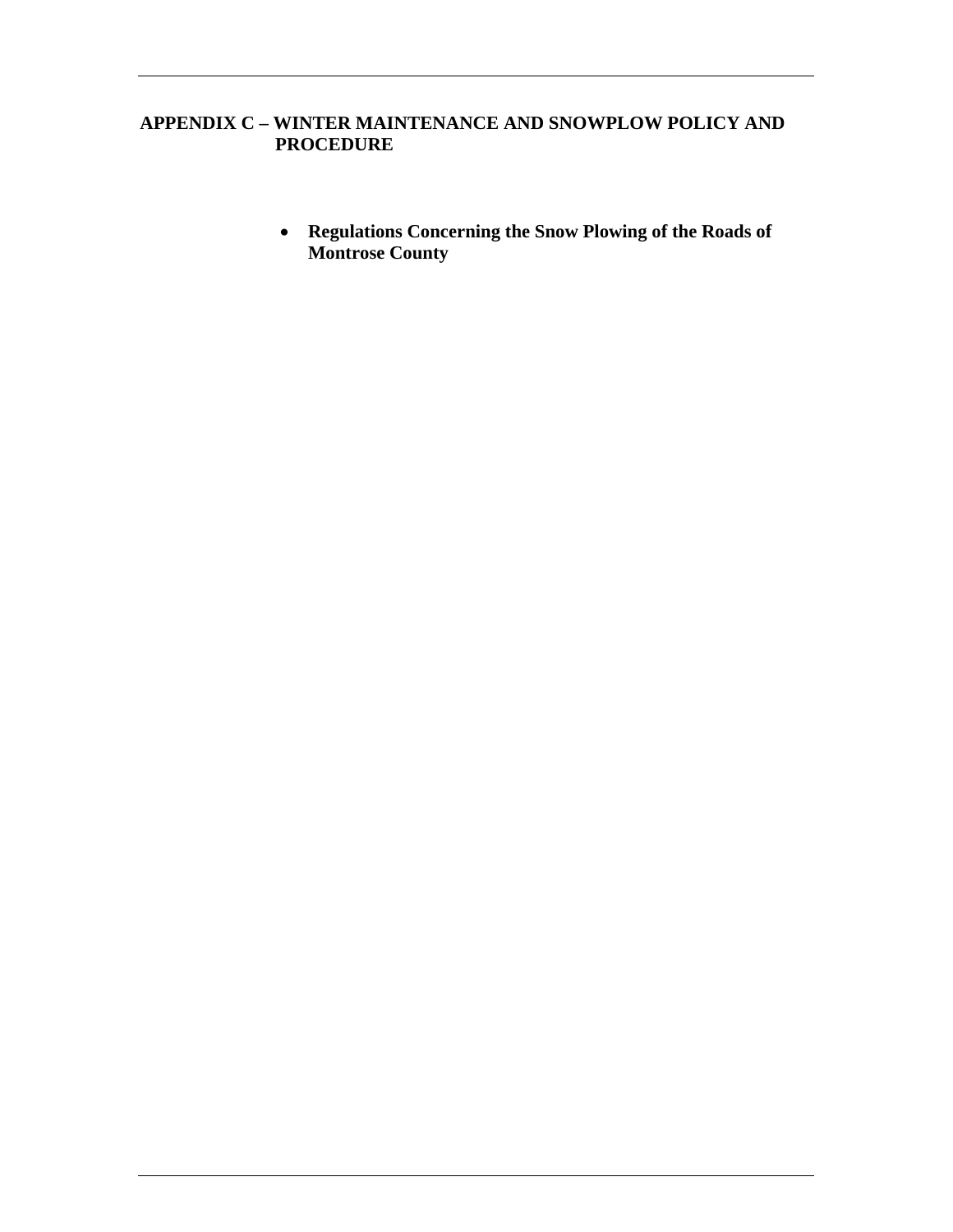# **REGULATIONS CONCERNING THE SNOW PLOWING OF THE ROADS OF MONTROSE COUNTY**

Adopted November 19, 2001 by Resolution No. 57-01 Revised August 21, 2006

> Board of County Commissioners Montrose County, Colorado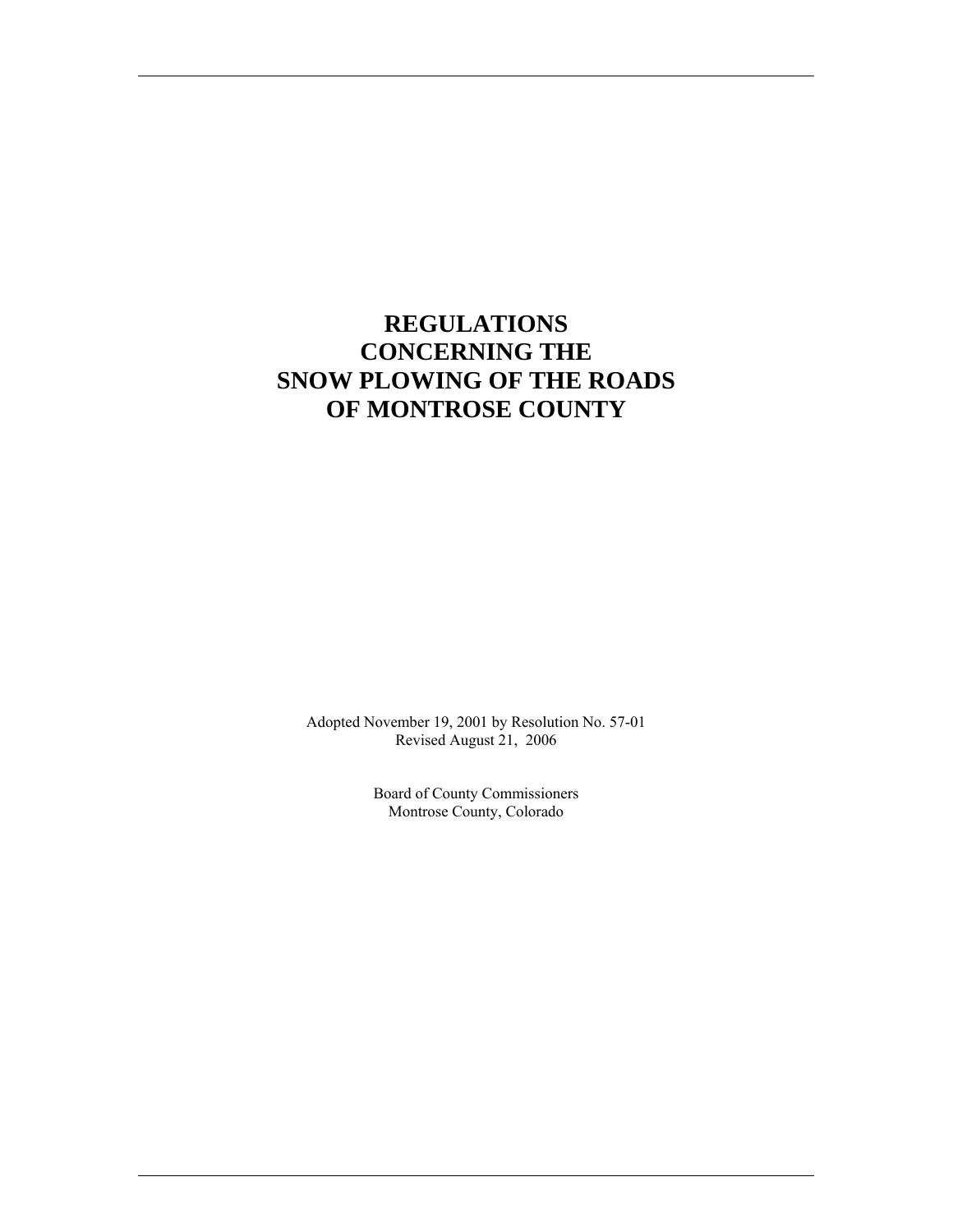## **TABLE OF CONTENTS**

|               | ARTICLE II. SNOW REMOVAL SERVICES ON PUBLIC ROADS.--------------1 |  |
|---------------|-------------------------------------------------------------------|--|
| Section 2.01. |                                                                   |  |
|               |                                                                   |  |
|               |                                                                   |  |
|               |                                                                   |  |
|               |                                                                   |  |
|               |                                                                   |  |
| Section 2.03. |                                                                   |  |
|               |                                                                   |  |
|               |                                                                   |  |
|               |                                                                   |  |
|               |                                                                   |  |
|               |                                                                   |  |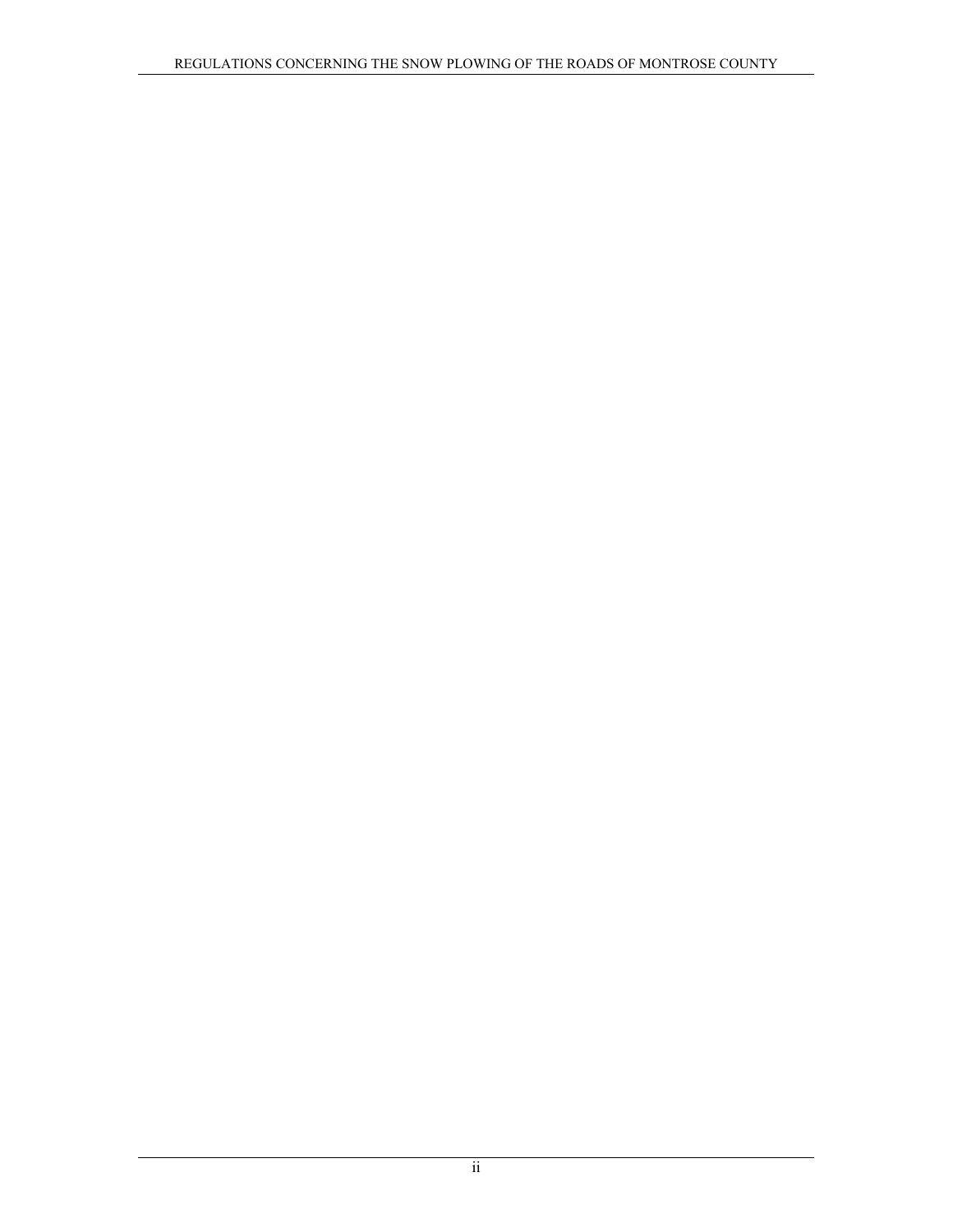## <span id="page-4-0"></span>**Article I. Primary Conditions**

Montrose County shall not plow snow on any road unless and until such road has been determined to be a public road and accepted for County maintenance by the Board. It shall be in the sole discretion of the Board to determine from time to time which such public roads will be plowed by the County.

Those public roads that are claimed for maintenance but do not receive snow plowing services shall be listed and published each year.

### **Article II. Snow Removal Services on Public Roads**

#### **Section 2.01 Policy**

It is the policy of the County *not* to provide snow removal services on private roads and *not* to extend existing snow removal routes on public roads except under *extreme* weather conditions.

#### **Section 2.02 Requests for County to Provide Snow Removal**

A request for the County to provide snow removal services on a public road to an area not currently being served shall be submitted in written form to the Montrose County Engineer.

#### **A. Written Request**

The written request shall include at a minimum:

- The name and number of the road requested to be plowed.
- If necessary, a map designating the portion of the road to be plowed.
- The distance to be plowed.
- If required, evidence that the road is a public road.
- A list of property owners benefiting from the proposed service.
- The reason the plowing is being requested.
- Other information that may be required by the County Engineer.

All requests shall be submitted to the Montrose County Engineer before September 1. Requests received after September 1 will be considered as requests for the following winter season.

#### **B. Fees**

The County's permit fees are established under appropriate enabling resolutions and/or ordinances and are subject to change periodically. A complete fee schedule for the Montrose County Engineering Department can be found in Appendix H of the Montrose County Standards and Specifications for Roads and Bridges.

#### **C. Site Survey**

Upon receipt of the request, the County Engineer or designee shall conduct a site visit and prepare an evaluation report for the Board of County Commissioners.

The report shall address the following:

- An assessment of the condition of the road including width, base drainage, fencing, etc.
- An evaluation and estimate of cost to bring the road up to a standard suitable for winter maintenance and plowing.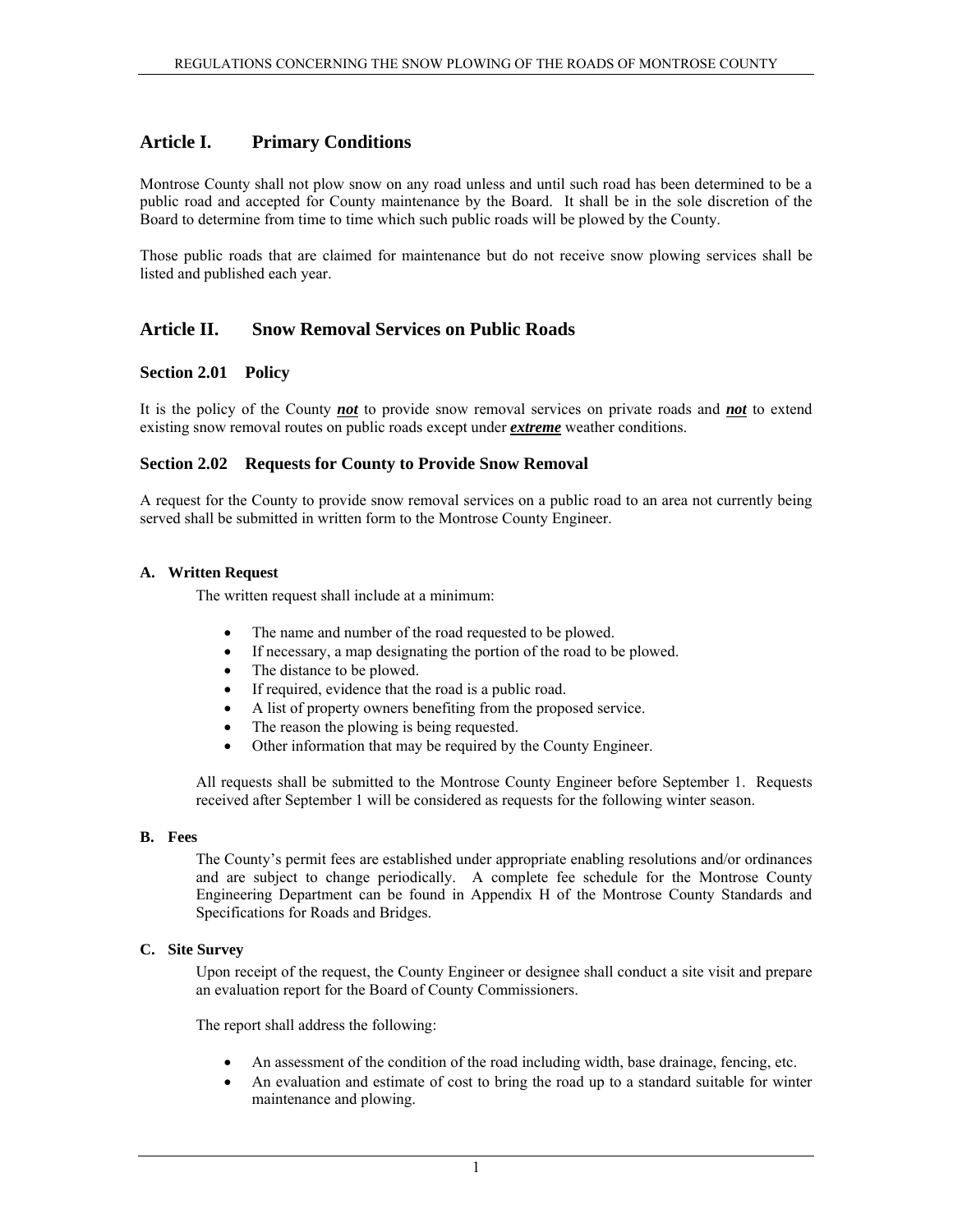- <span id="page-5-0"></span>• A recommendation of the type of equipment that would be required to remove snow; the frequency, duration and extent of snowplowing, the amount of manpower and time involved and an estimate of cost.
- An assessment of safety considerations involved with the request.
- A statement as to whether the road is a natural extension of an existing snow plow route.
- A statement of any general public benefit served by providing snow removal service.
- An assessment of any negative impact that might result from providing snow removal service.

#### **D. Approval Process**

The written request to provide snow removal service together with the evaluation prepared by the County Engineer shall be submitted to the Board of County Commissioners. Requests may be considered in a regular public meeting of the Board.

At its discretion, the Board of County Commissioners may approve or deny the request for the County to plow the road. The Board may conditionally approve the request based on, but not limited to, the following conditions:

- The frequency, duration and extent of snow plowing services to be provided.
- Property owners' financial participation in preparing the road for snow removal.
- A time limit with periodic review for continuation of the service.

The County shall exercise its appropriate, lawful authority to ensure compliance with this Snow Removal Policy.

#### **Section 2.03 Requests by Private Individuals to Plow a Public Road**

The purpose of policy is to outline the procedures and criteria by which the Montrose County Board of County Commissioners will consider requests presented to perform private snow removal on a public road under the County's jurisdiction.

The requirements and procedures set forth herein and in the permit should be considered the minimum and additional information or criteria may be applied.

In order to facilitate the plowing of a road that might not otherwise be plowed, the Montrose County Engineer may allow a private individual or company to remove snow from all or part of a public road.

No person shall remove snow from a public road that is under the County's jurisdiction without first receiving permission from the Montrose County Board of County Commissioners and a Snow Removal Permit issued by the Montrose County Engineer.

#### **A. Written Request**

A request to plow a public road shall be made in writing to the Montrose Engineer. The written request will include at a minimum:

- The name and/or number of the road to be plowed.
- If necessary, a map designating the portion of the road to be plowed.
- The distance in miles to be plowed privately.
- The type of equipment to be used to remove the snow.
- The name of the person(s) responsible for snow removal.
- The names and mailing addressed of property owners located along the proposed snow removal route.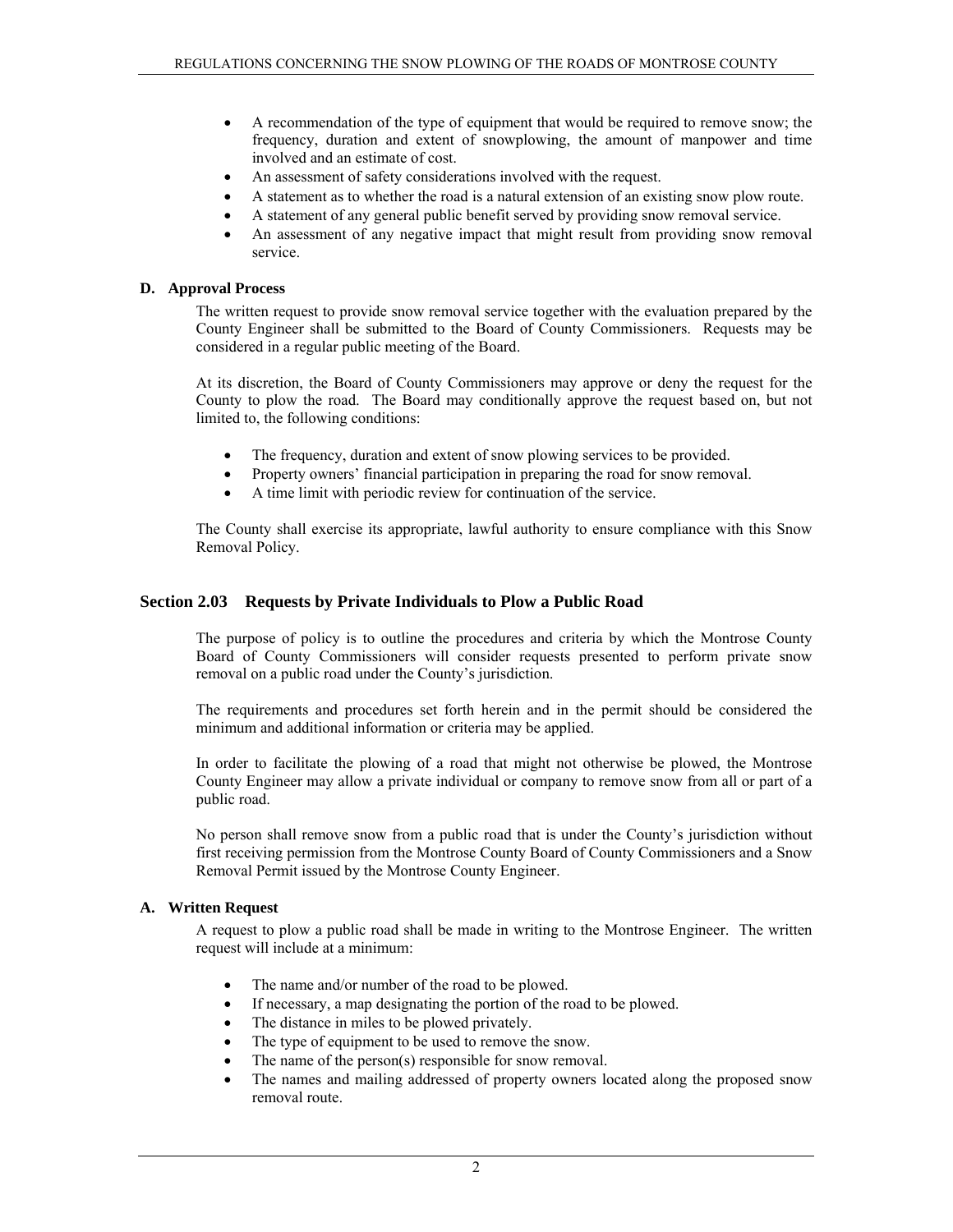- <span id="page-6-0"></span>The reason the plowing is being requested.
- The time period for which the permit is being requested.
- Other information that may be required by the County Engineer.

Requests to provide snow removal should be submitted to the County Engineer on an annual basis no later than September 1 of each year.

#### **B. Fees**

The County's permit fees are established under appropriate enabling resolutions and/or ordinances and are subject to change periodically. A complete fee schedule for the Montrose County Engineering Department can be found in Appendix H of the Montrose County Standards and Specifications for Roads and Bridges.

#### **C. Site Survey**

Upon receipt of the request, the County Engineer or designee shall conduct a site visit and prepare an evaluation report for the Board of County Commissioners. The report shall address the following:

- An assessment of the condition of the road, including width, base drainage, fencing, etc.
- An evaluation and estimate of cost to bring the road up to a standard suitable for winter maintenance and plowing.
- A recommendation of the type of equipment that would be required to remove snow; the frequency of plowing; and the duration of plowing.
- An assessment of safety considerations involved with the request.
- A statement of any general public benefit served by providing snow removal service.
- An assessment of any negative impact that might result from providing snow removal service.

#### **D. Approval Process**

If the plowing is authorized by the Board of County Commissioners the County Engineer or designee and the person requesting permission to remove snow shall meet on-site to evaluate the condition of the road before plowing begins.

The County may require that improvements and repairs be made to the road that are necessary for public safety and to protect and preserve the road. Such improvements or repairs shall be made at the expense of the private individual unless otherwise agreed to by the County.

For the purposes of this policy, snow removal work shall include:

- Removal of snow from all the traveled way (full width, extending past bar ditches), including sufficient turnouts for safe and efficient use of all users; and
- Leaving culvert inlets in a natural condition without snow or other material plowed into them so that the drainage system will function normally.

Upon review of the plow request, Montrose County may request a bond or a cash deposit to secure performance according to this policy. The amount of security required will be relative to the distance being plowed, and the surface of the road.

Montrose County shall require the permittee to provide insurance sufficient to protect the County as determined by the County on a case by case basis naming Montrose County as Additional Insured.